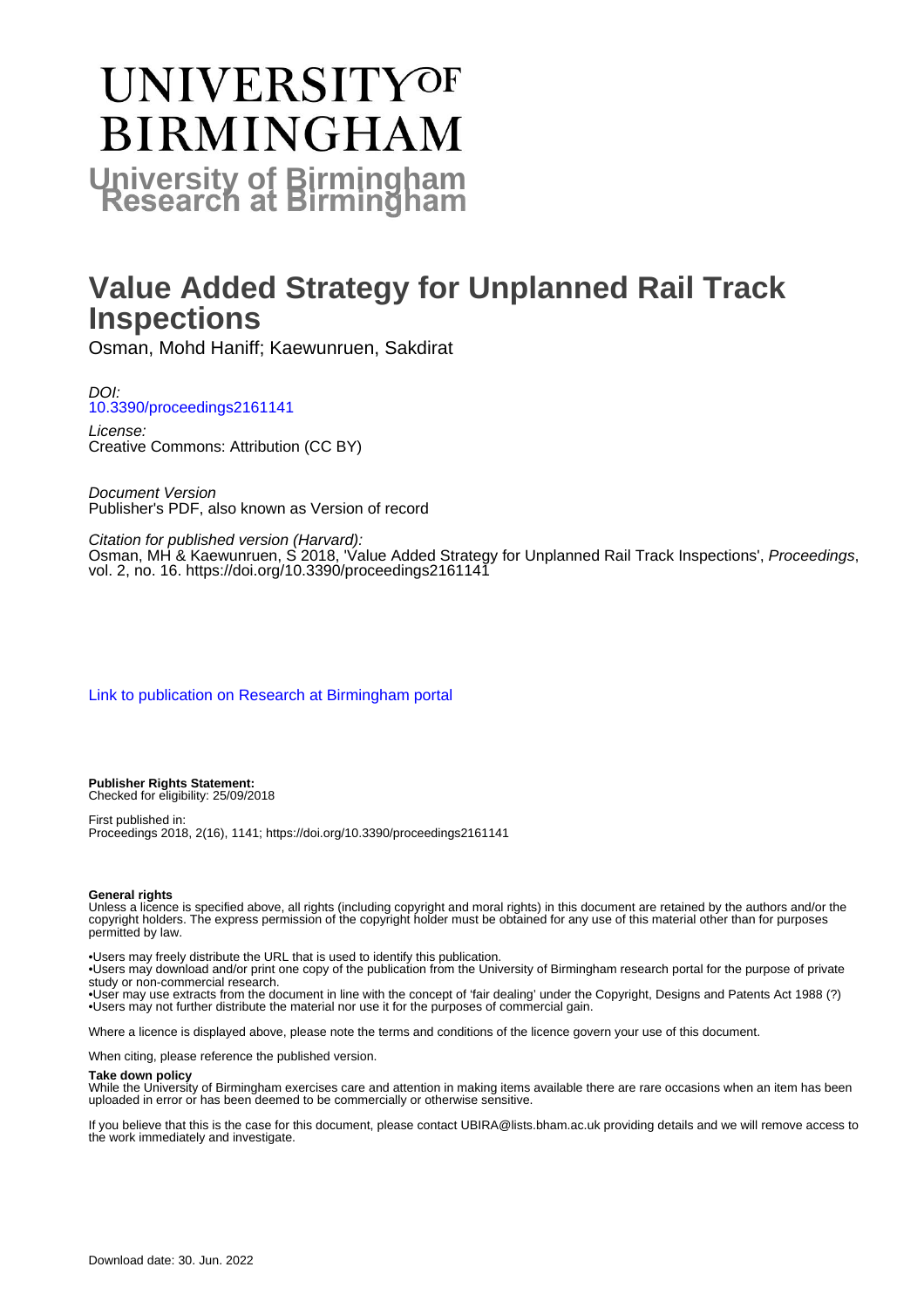





### *Extended Abstract*  **Value Added Strategy for Unplanned Rail Track Inspections †**

#### **Mohd Haniff Bin Osman 1,2,\* and Sakdirat Kaewunruen 1**

- 1 School of Engineering, University of Birmingham, Edgbaston B15 2TT, UK; s.kaewunruen@bham.ac.uk
- 2 Faculty of Engineering and Built Environment, Universiti Kebangsaan Malaysia, Bangi 43600, Malaysia
- **\*** Correspondence: mxo574@bham.ac.uk; Tel.: +44-075-497-51051
- † Presented at 2018 International Symposium on Rail Infrastructure Systems Engineering (i-RISE 2018), Brno, Czech Republic, 5 June 2018.

Published: 17 September 2018

On-demand (or unplanned) track inspection could be due to a disruption in a track geometry recording car [1–5]. A proper selection of input- and output-memory order which is required for prediction of *missing* track measurement using a nonlinear autoregressive model with external series (NARX) is expected to create value added to the inspection decision.

For a *M*-meter length of unit track section, there could be sequence of track (measurement) points, denoted as  $x_i$ ;  $i = 1, ..., m$  where  $m = M/r$ . Distance between two adjacent points is r meter and its value depends on the sampling rate employed by a track recording car during track measurement (inspection). Each  $x_i$  is assigned with amplitude of track irregularity e.g., longitudinal level. Here, it is expressed as  $y(x_i)$ . In the event of disruption, a predicted value of  $y(x_i)$  is demanded as risk aversion towards unplanned train speed restrictions. The NARX model is formulated to predict track irregularity of a track section and is given as follows:

$$
\tilde{y}(x_i) = f\left(y(x_{i-1}), \dots, y\left(x_{i-d_y}\right), u(x_{i-1}), \dots, u(x_{i-d_u})\right) \tag{1}
$$

where  $u(x)$ ,  $y(x) \in \mathbb{R}$  denote, respectively, the input and output of the model at discrete unit step *i*, while  $d_v \ge 1$  and  $d_u \ge 1$  and are the input-memory and output-memory orders [6]. Performance of the NARX model is however sensitive to a selection of  $d_v$  and  $d_u$ . In the context of our study, the corresponding selection problem can be solved by determining a segment of size *L* denoted as  $S =$  $\{x_i, ..., x_{i+1}\}\; j, j + L \leq m$  which minimizes the weighted error function *wMSE* given as follows [7].

$$
wMSE(x_i) = (1 - \gamma) \sum_{t=j+L+1}^{j+L+n} (\tilde{y}(x_t) - y(x_t))^2 + \gamma \frac{1}{n} \sum_{r=1}^{n} w_r^2
$$
 (2)

where  $\gamma$  is the performance ratio,  $w$  the network weights and biases and  $n$  the number of hidden nodes in the network. The function *wMSE* represents the performance of NARX model in Equation (1) to predict track irregularity for a unit track section  $|x_{i+L+1}, x_{i+L+n}|$ .

An example is prepared to demonstrate benefits of analyzing the effect of proper selection of segment *S*. Here, the NARX model takes measurement of track gauge, alignment (left and right) and the value of recent change in the longitudinal level calculated from two consecutive track inspections as external variables. An output of the model is longitudinal track irregularity over a  $M = 100$  m unit track section. Related data series in the example is plotted in Figure 1. In this example, the value of *L* was 10 (is equivalent to 5 m track). Thirteen values of  $x_i$  were selected as candidates for the segment *S* and their model performance is displayed in Figure 2. Results show the existence of variation in the performance of prediction model due to a different choice of position of *S*.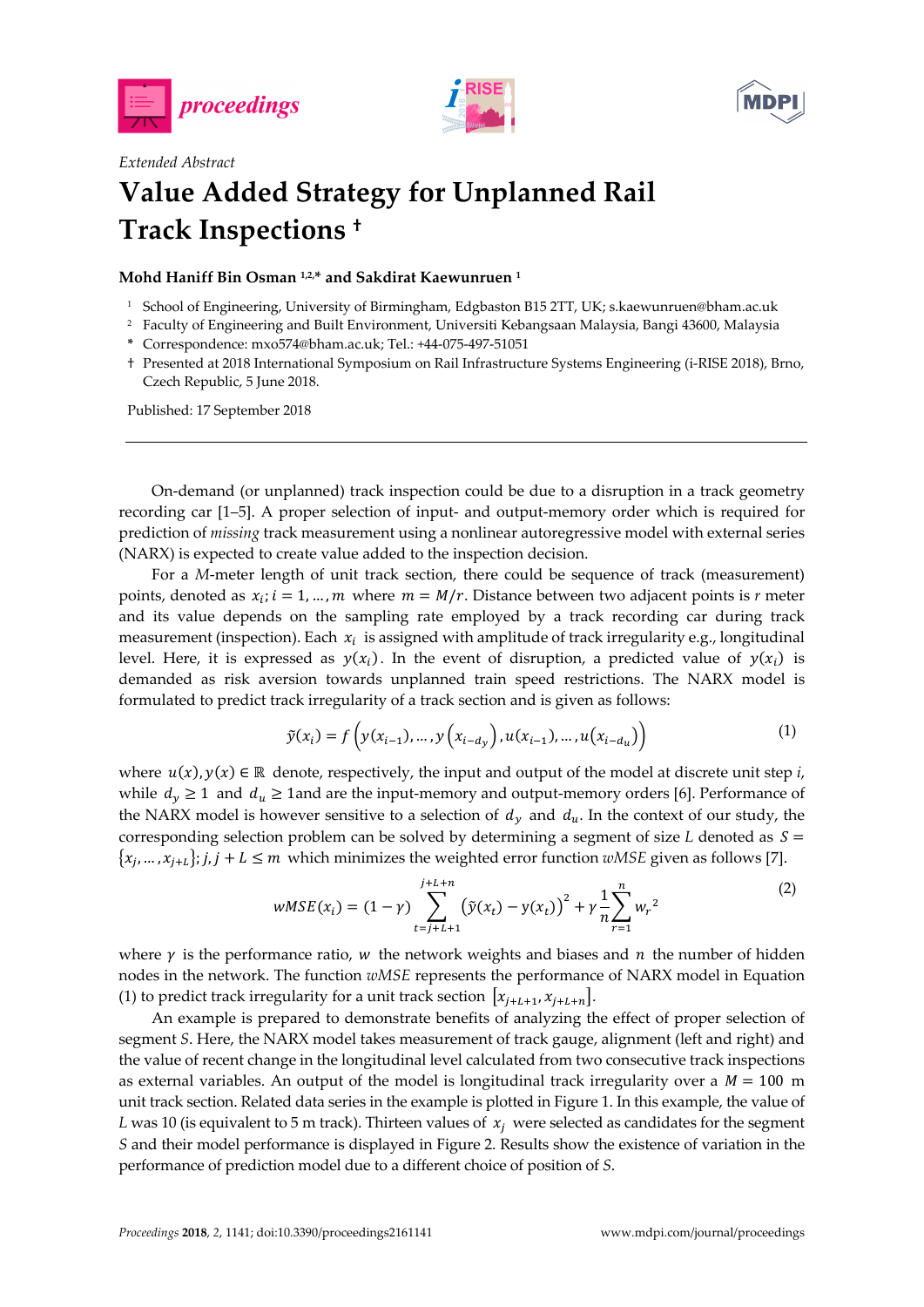

**Figure 1.** Collection of data series used in the example. The bottom three plots associate with  $u(x)$  in the Equation (1).



**Figure 2.** Model performance averaged over 30 simulation runs for 11 choices of *S*i.

Disruptions in track geometry inspection create an opportunity to deliver value added to track inspections program. This goal can be achieved through an effective decision in assigning on-demand (manual) inspection to an affected track area. A case of *missing* longitudinal track irregularity where the missed values can be predicted by NARX is presented. The simulation results demonstrate that the segment selection step in NARX is beneficial to obtain rich information from unplanned track inspection. More simulation works are however required in future to strengthen the claim/suggestion.

**Acknowledgments:** The authors are sincerely grateful to European Commission for the financial sponsorship of the H2020-RISE Project No. 691135 "RISEN: Rail Infrastructure Systems Engineering Network" [8].

#### **References**

- 1. Bin Osman, M.H.; Kaewunruen, S.; Min, A.; Dindar, S. Disruption: A new component in the track inspection schedule. In Proceedings of the 2016 IEEE International Conference on Intelligent Rail Transportation (ICIRT), Birmingham, UK, 23–25 August 2016; pp. 249–253.
- 2. Sa'adin, S.L.B.; Kaewunruen, S.; Jaroszweski, D. Operational readiness for climate change of Malaysia highspeed rail, *Proc. Inst. Civ. Eng. Transp.* **2016**, *169*, 308–320
- 3. Kaewunruen, S.; Sussman, J.M.; Einstein, H.H. Strategic framework to achieve carbon-efficient construction and maintenance of railway infrastructure systems. *Front. Environ. Sci.* **2015**, *3,* 6, doi:10.3389/fenvs.2015.00006
- 4. S'adin, S.L.B.; Kaewunruen, S.; Jaroszweski, D. Risks of climate change with respect to the Singapore-Malaysia high speed rail system, *Climate* **2016**, *4*, 65, doi:10.3390/cli4040065
- 5. Kaewunruen, S.; Remennikov, A.M. Relationships between wheel/rail interface impact and railseat flexural moment of railway prestressed concrete sleepers, In Proceedings of 2007 SEM Annual Conference and Exposition on Experimental and Applied Mechanics, Springfield, MA, USA, 4–6 June 2007.
- 6. Siek, M.; Solomatine, D. Chaotic model with data assimilation using NARX network. In Proceedings of the International Joint Conference on Neural Networks, Atlanta, GA, USA, 14–19 June 2009; pp. 2928–2935.